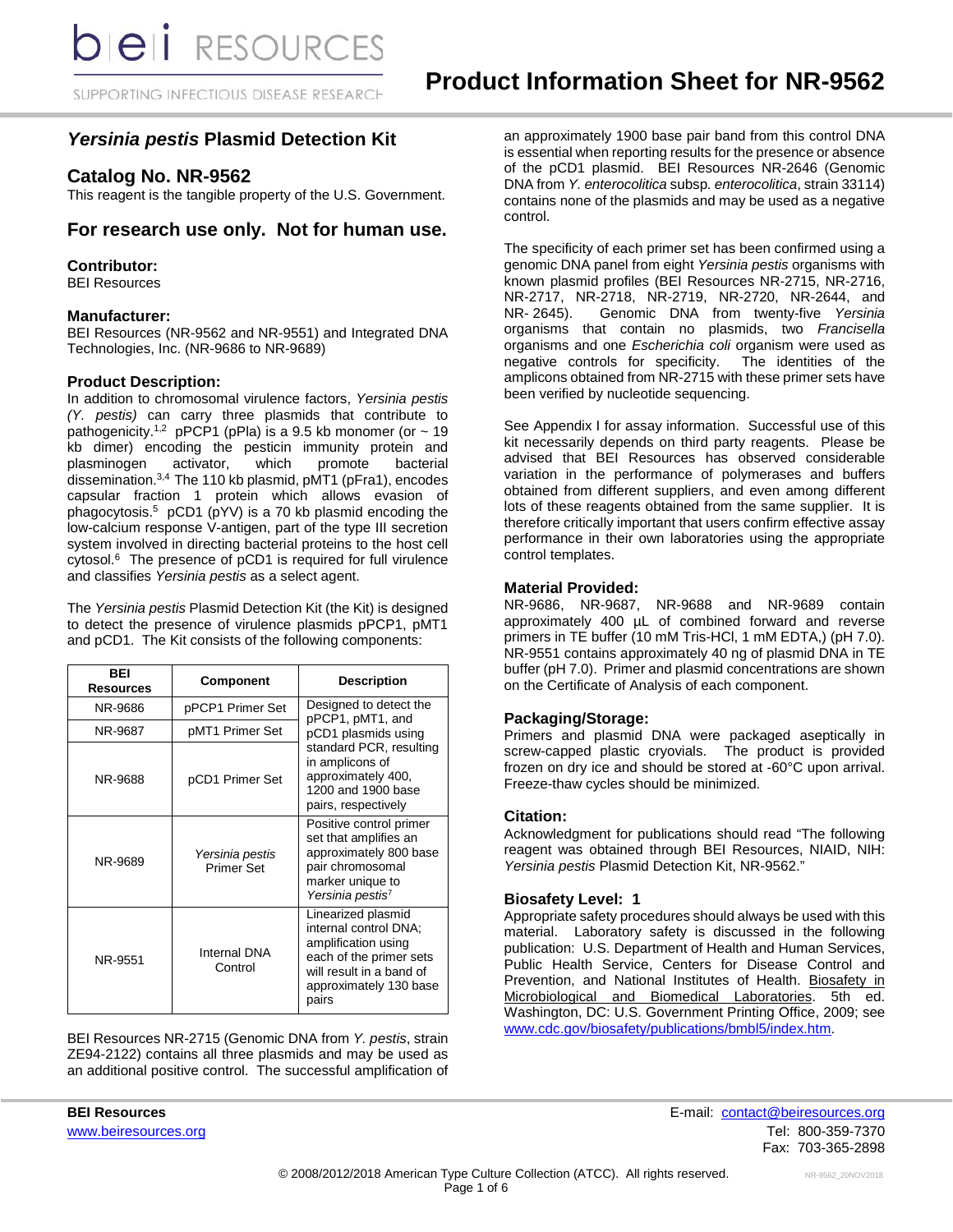**DIEII** RESOURCES

SUPPORTING INFECTIOUS DISEASE RESEARCH

#### **Disclaimers:**

You are authorized to use this product for research use only. It is not intended for human use.

Use of this product is subject to the terms and conditions of the BEI Resources Material Transfer Agreement (MTA). The MTA is available on our Web site at [www.beiresources.org.](http://www.beiresources.org/)

While BEI Resources uses reasonable efforts to include accurate and up-to-date information on this product sheet, neither ATCC® nor the U.S. Government makes any warranties or representations as to its accuracy. Citations from scientific literature and patents are provided for informational purposes only. Neither ATCC® nor the U.S. Government warrants that such information has been confirmed to be accurate.

This product is sent with the condition that you are responsible for its safe storage, handling, use and disposal. ATCC® and the U.S. Government are not liable for any damages or injuries arising from receipt and/or use of this product. While reasonable effort is made to ensure authenticity and reliability of materials on deposit, the U.S. Government, ATCC®, their suppliers and contributors to BEI Resources are not liable for damages arising from the misidentification or misrepresentation of products.

#### **Use Restrictions:**

**This material is distributed for internal research, noncommercial purposes only.** This material, its product or its derivatives may not be distributed to third parties. Except as performed under a U.S. Government contract, individuals contemplating commercial use of the material, its products or its derivatives must contact the contributor to determine if a license is required. U.S. Government contractors may need a

license before first commercial sale. This material may be subject to third party patent rights.

#### **References:**

- 1. Parkhill, J., et al. "Genome Sequence of *Yersinia pestis*, the Causative Agent of Plague." Nature 413 (2001): 523- 527. PubMed: 11586360.
- 2. Ferber, D. M. and R. R. Brubaker. "Plasmids in *Yersinia pestis*." Infect. Immun. 31 (1981): 839-841. PubMed: 7216478.
- 3. Lähteenmäki, K., et al. "Expression of Plasminogen Activator Pla of *Yersinia pestis* Enhances Bacterial Attachment to the Mammalian Extracellular Matrix." Infect. Immun. 66 (1998): 5755-5762. 9826351.
- 4. Chu, M. C., X. Q. Dong, X. Zhou, and C. F. Garon. "A Cryptic 19-Kilobase Plasmid Associated with U.S. Isolates of *Yersinia pestis*: A Dimer of the 9.5-Kilobase Plasmid." Am. J. Trop. Med. Hyg. 59 (1998): 679-686. PubMed: 9840581.
- 5. Du, Y., Rosqvist, R., Forsberg, A. "Role of Fraction 1 Antigen of *Yersinia pestis* in Inhibition of Phagocytosis." Infect. Immun. 70 (2002): 1453-1460. PubMed: 11854232.
- 6. Fields, K. A., et al. "Virulence Role of V Antigen of *Yersinia pestis* at the Bacterial Surface." Infect. Immun. 67 (1999): 5395-5408. PubMed: 10496922.
- 7. Chain, P. S. G., et al. "Insights into the Evolution of *Yersinia pestis* through Whole-Genome Comparison with *Yersinia pseudotuberculosis*." Proc. Natl. Acad. Sci. USA 101 (2004): 13826-13831. PubMed: 15358858.

ATCC<sup>®</sup> is a trademark of the American Type Culture Collection.

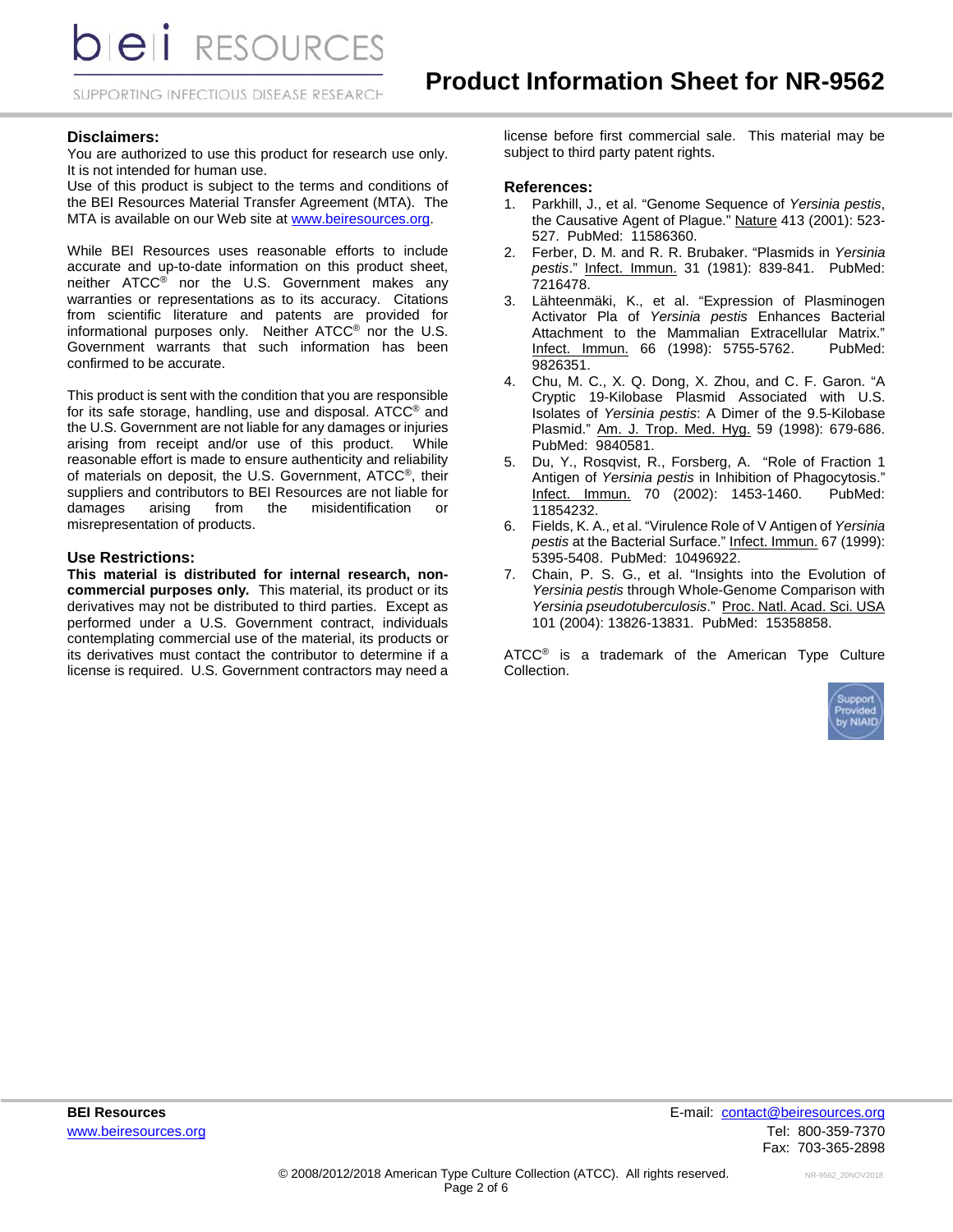**bieli** RESOURCES

SUPPORTING INFECTIOUS DISEASE RESEARCH

## **Appendix I** *Yersinia pestis* **Plasmid Detection Kit**

## **Reagents/Equipment**

| <b>Reagent/Equipment</b>                                                                        | <b>Source</b>        | <b>Catalog Number</b> |
|-------------------------------------------------------------------------------------------------|----------------------|-----------------------|
| Y. pestis pPCP1 Primer Set                                                                      | <b>BEI Resources</b> | NR-9686               |
| Y. pestis pMT1 Primer Set                                                                       | <b>BEI Resources</b> | NR-9687               |
| Y. pestis pCD1 Primer Set                                                                       | <b>BEI Resources</b> | NR-9688               |
| Y. pestis Species Primer Set                                                                    | <b>BEI Resources</b> | NR-9689               |
| Internal DNA Control                                                                            | <b>BEI Resources</b> | NR-9551               |
| Positive Control Template <sup>1,2</sup><br>(Genomic DNA from Y. pestis, strain<br>ZE94-2122)   | <b>BEI Resources</b> | NR-2715               |
| Negative Control Template <sup>2</sup><br>(Genomic DNA from Y. enterocolitica,<br>strain 33114) | <b>BEI Resources</b> | NR-2646               |
| PCR Optimized Buffer B <sup>3</sup>                                                             | Invitrogen™          | K1220-02B             |
| TaKaRa Ex Taq™ <sup>3</sup>                                                                     | TaKaRa               | <b>RR001A</b>         |

1 The use of NR-2715 as a positive control is strongly recommended, especially for the detection of the pCD-1 plasmid by amplification of a 1900 base pair band.

2 This reagent is not supplied with the kit and may be ordered separately from BEI Resources using the listed catalog number.

3 This polymerase/buffer combination has been successfully employed at BEI Resources to detect the presence of the pPCP1, pMT1 and pCD1 plasmids and the *Y. pestis*-specific chromosomal marker. Users must confirm effective assay performance in their own laboratories using appropriate control templates, whether using the reagents listed here or enzymes and buffers obtained from other sources.

| Reagent                     | <b>Stock Concentration</b>    | Volume per Reaction (µL) |
|-----------------------------|-------------------------------|--------------------------|
| <b>PCR Water</b>            | N/A                           | 5.3                      |
| <b>Buffer</b>               | 5x                            | 5                        |
| dNTP Mix                    | 2.5 mM each                   | 2.5                      |
| Thermostable DNA Polymerase | 5 units per µL                | 0.2                      |
| <b>Primer Set</b>           | 5 or 10 µM (each primer)      | 10                       |
| Template                    | 0.1 pg to 10.0 ng per $\mu$ L |                          |
|                             |                               | Total $-25$ µL           |

## **Reaction Mix1**

<sup>1</sup>Reaction mix should be kept on bench-top cooler until ready for use. 2 Primers are supplied at working stock concentrations.

#### **Cycling Protocol**

| Cycle | # of Repeats | <b>Step</b> | <b>Conditions</b>              |
|-------|--------------|-------------|--------------------------------|
|       |              |             | 94.0°C for 7 minutes           |
|       | 30           |             | 94.0°C for 1 minute            |
|       |              |             | 60.0°C for 1 minute            |
|       |              |             | 72.0°C for 1 minute 10 seconds |
|       |              |             | 72.0°C for 1 minute            |
|       | Indefinite   |             | Hold at $4.0^{\circ}$ C        |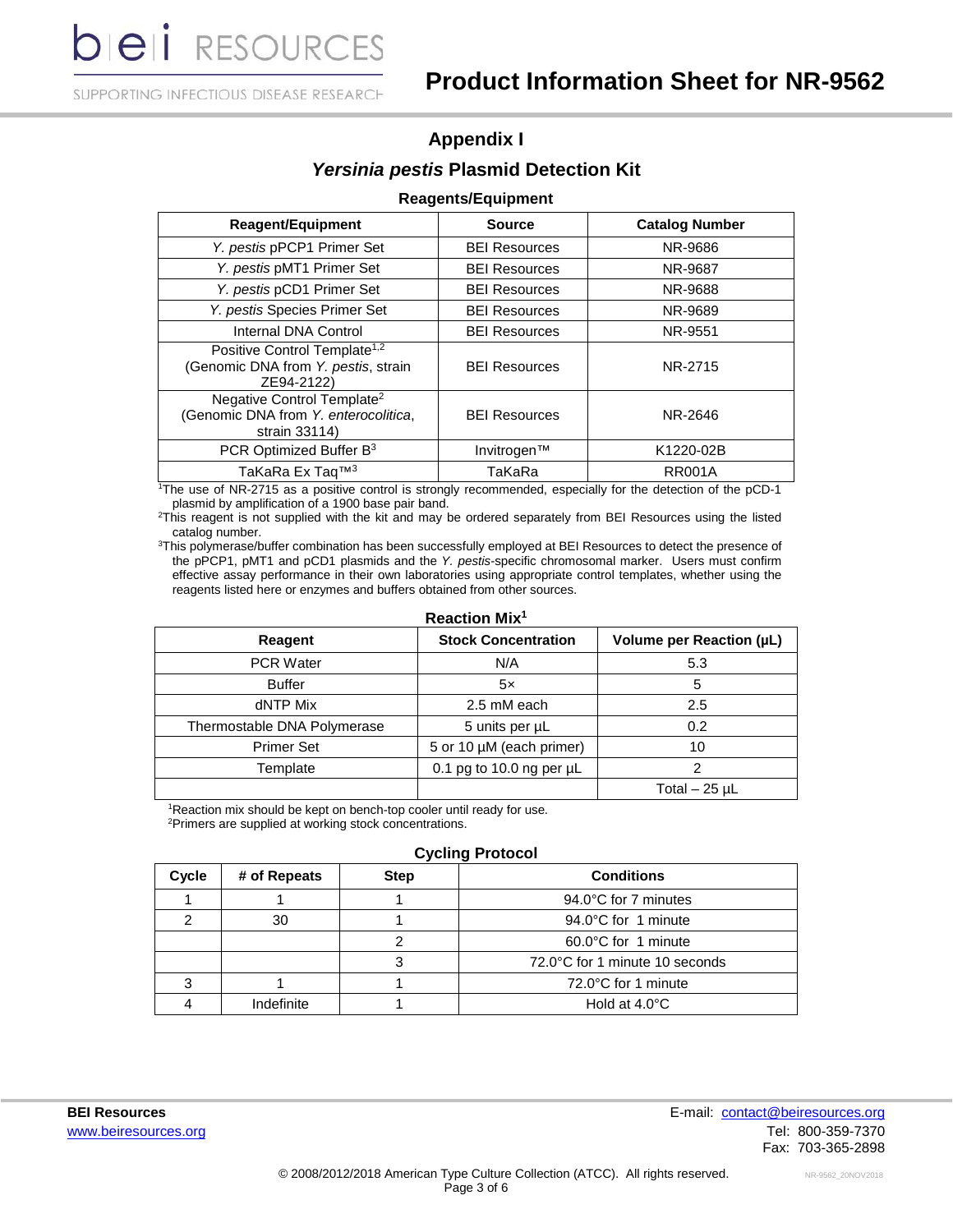**DIEI** RESOURCES

SUPPORTING INFECTIOUS DISEASE RESEARCH

| <b>Appendix II</b> |  |  |
|--------------------|--|--|
|--------------------|--|--|

| Y. pestis Plasmid Primer Sets                                                                                              |                         |                                |                   |                        |                   |                        |
|----------------------------------------------------------------------------------------------------------------------------|-------------------------|--------------------------------|-------------------|------------------------|-------------------|------------------------|
|                                                                                                                            | <b>EXPECTED RESULTS</b> |                                |                   |                        |                   |                        |
| <b>TEST</b>                                                                                                                | NR-9686 (pPCP1)         |                                | NR-9687 (pMT1)    |                        | NR-9688 (pCD1)    |                        |
|                                                                                                                            | Forward                 | Reverse                        | Forward           | Reverse                | Forward           | Reverse                |
| <b>PCR Amplification and</b><br>Sequencing <sup>1</sup><br>Amplicon size (Figure 1) <sup>2</sup><br>NCBI blast of sequence |                         | $\sim$ 400 base pairs<br>pPCP1 | pMT1              | $\sim$ 1200 base pairs | pCD1              | $\sim$ 1900 base pairs |
| $S$ pecificity <sup>3</sup>                                                                                                | Specific for pPCP1      |                                | Specific for pMT1 |                        | Specific for pCD1 |                        |
| Concentration (µM)                                                                                                         | $10 \mu M$              | $5 \mu M$                      | 5 µM              | $5 \mu M$              | 5 µM              | $5 \mu M$              |

1 Genomic DNA from *Y. pestis*, Strain ZE94-2122 (BEI Resources NR-2715) was used as template.

<sup>2</sup>The gel image provided is representative of expected results.

3 Confirmed using a genomic DNA panel from eight *Y. pestis* with known plasmid profiles (BEI Resources NR-2715, NR- 2716, NR-2717, NR-2718, NR-2719, NR-2720, NR-2644 and NR-2645). Genomic DNA from twenty-five *Yersinia* organisms that contain no plasmids, two *Francisella* organisms and one *Escherichia coli* organism were also used to establish specificity.

### *Y. pestis* **Chromosomal Primer Set**

|                                               | <b>EXPECTED RESULTS</b> |                     |  |
|-----------------------------------------------|-------------------------|---------------------|--|
| <b>TEST</b>                                   |                         | NR-9689 (Y. pestis) |  |
|                                               | Forward                 | Reverse             |  |
| PCR Amplification and Sequencing <sup>1</sup> |                         |                     |  |
| Amplicon size                                 | $\sim$ 800 base pairs   |                     |  |
| NCBI blast of sequence                        | Y. pestis               |                     |  |
| <b>Specificity</b>                            | Specific for Y. pestis  |                     |  |
| Concentration (µM)<br>.<br>.                  | $5 \mu M$               | $5 \mu M$           |  |

1 Genomic DNA from *Yersinia pestis*, Strain ZE94-2122 (BEI Resources NR-2715) was used as template.

## **Internal DNA Control**

| <b>TEST</b>                                                                                                         | <b>EXPECTED RESULTS</b>                                                 |  |  |
|---------------------------------------------------------------------------------------------------------------------|-------------------------------------------------------------------------|--|--|
|                                                                                                                     | NR-9551 (Internal Control DNA)                                          |  |  |
| <b>Agarose Gel Electrophoresis of Linearized</b><br>Plasmid DNA <sup>1</sup> (Figure $2)^2$                         | $\sim$ 3,500 base pairs                                                 |  |  |
| <b>PCR Amplification Using Primer Sets</b><br>(Figure $3)^2$<br>pPCP1 (NR-9686)<br>pMT1 (NR-9687)<br>pCD1 (NR-9688) | $\sim$ 130 base pairs<br>$\sim$ 130 base pairs<br>$\sim$ 130 base pairs |  |  |
| Yersinia pestis (NR-9689)                                                                                           | $\sim$ 130 base pairs                                                   |  |  |
| DNA Concentration by PicoGreen <sup>®</sup><br><b>Measurement</b>                                                   | $\sim$ 1 µg/mL                                                          |  |  |

1 Plasmid DNA was extracted using a HiSpeed Plasmid Midi Kit (QIAGEN 12643). Purified plasmid DNA was linearized with *Bgl* II (New England BioLabs, Inc. R0144S).

<sup>2</sup>The gel image provided is representative of expected results.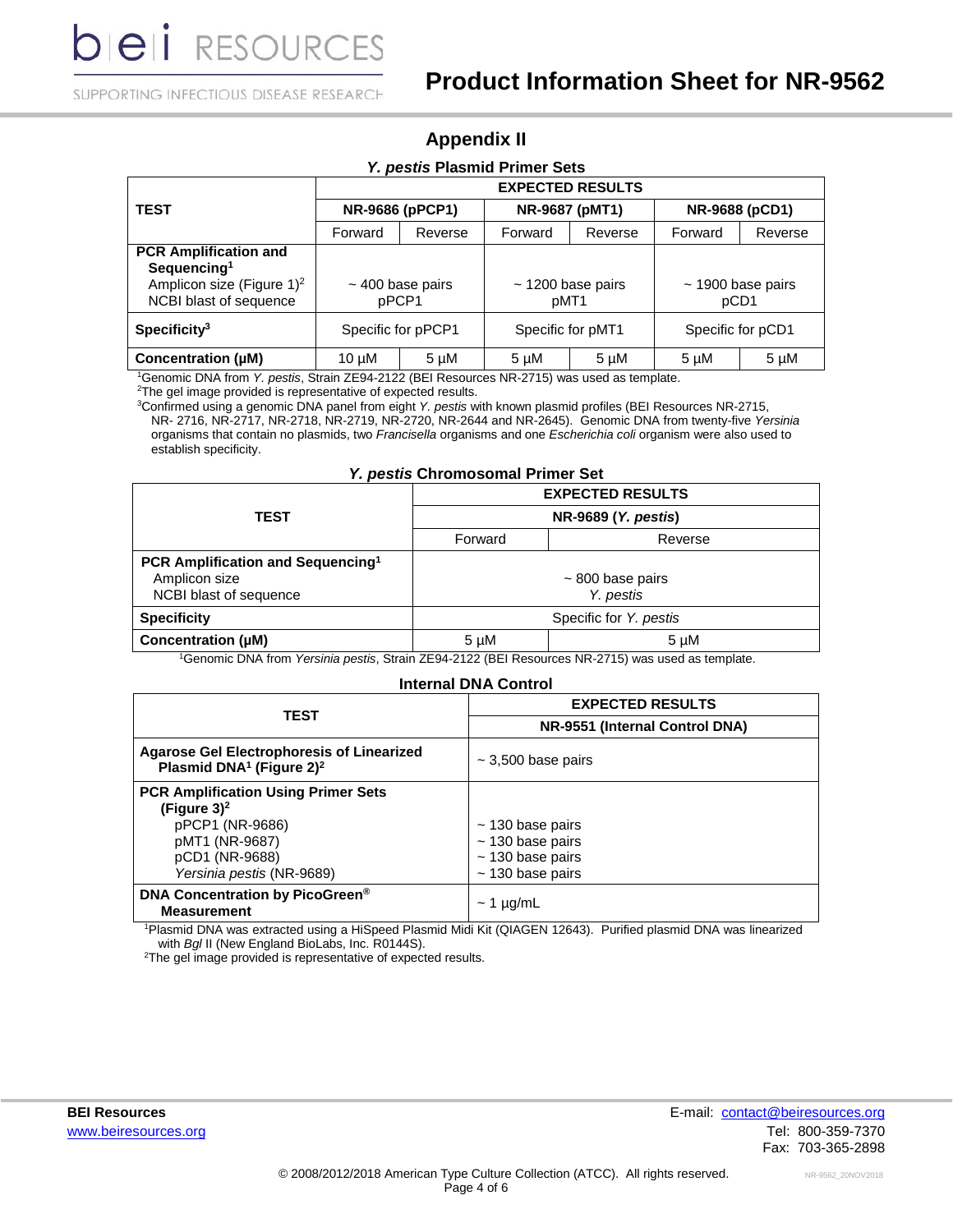**DIEII** RESOURCE

# **Product Information Sheet for NR-9562**

SUPPORTING INFECTIOUS DISEASE RESEARCH



- Lane 1: Invitrogen™ 1 kb plus DNA ladder
- Lane 2: pPCP1 primers with Genomic DNA from *Y. pestis*, Strain ZE94-2122 (BEI Resources NR-2715)
- Lane 3: pMT1 primers with NR-2715
- Lane 4: pCD1 primers with NR-2715
- Lane 5: pPCP1 primers with Genomic DNA from *Y. enterocolitica*, Strain 33114 (BEI Resources NR-2646)
- Lane 6: pMT1 primers with NR-2646
- Lane 7: pCD1 primers with NR-2646
- Lane 8: *Y. pestis* primers with NR-2715
- Lane 9: *Y. pestis* primers with NR-2646

## **Figure 2: Agarose Gel Electrophoresis of Linearized Plasmid DNA**



Lane 1: Invitrogen™ 1 kb plus DNA ladder Lane 2: Internal DNA Control (BEI Resources NR-9551)